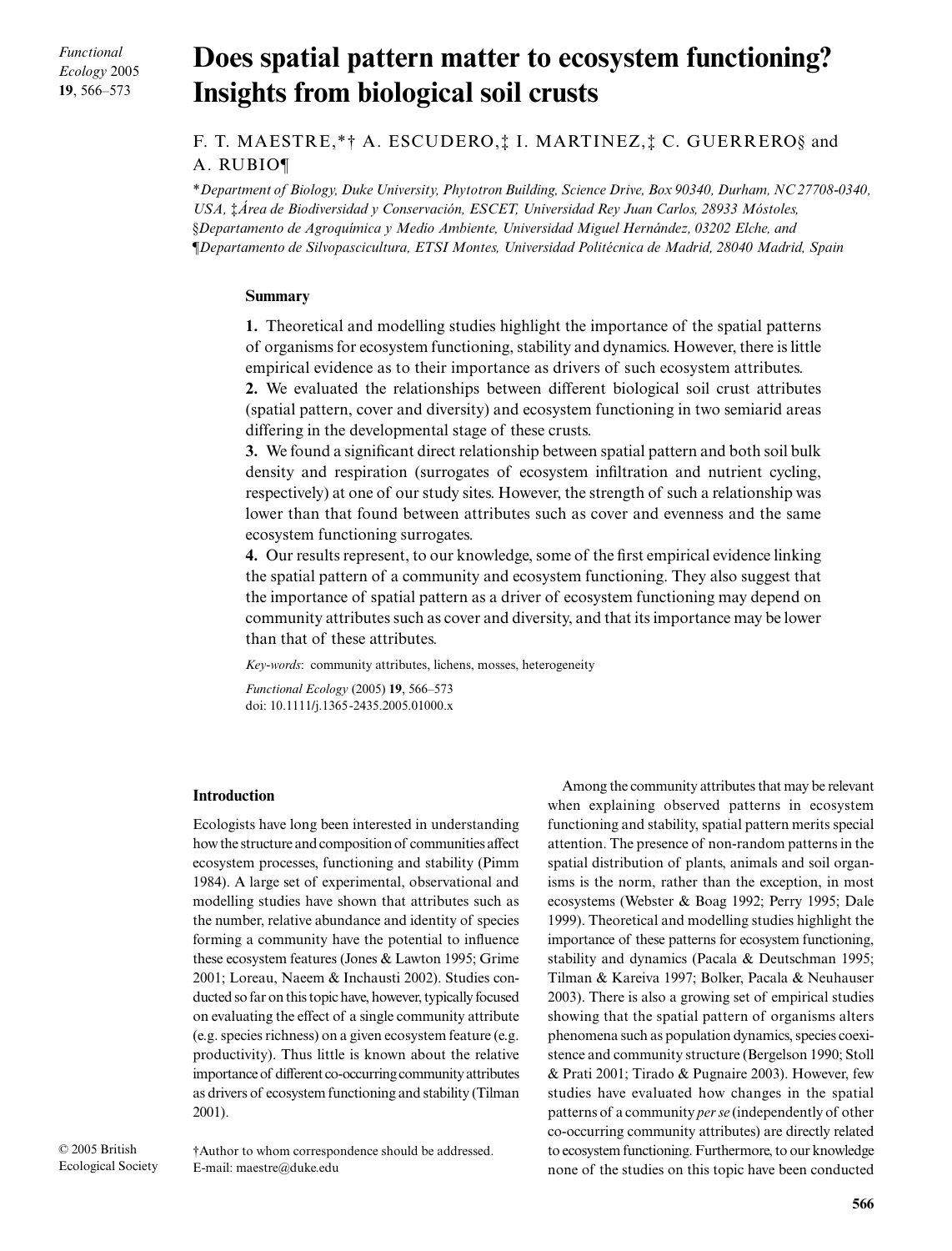# **567** *Spatial pattern and ecosystem function*

with organisms other than vascular plants and bacteria (Bolker, Pacala & Neuhauser 2003).

We evaluated the relationships between the spatial pattern of a community and ecosystem functioning using biological soil crusts as a model system. These crusts, composed of eukaryotic algae, cyanobacteria, mosses, liverworts, fungi and lichens, cover the first millimetre of the soil surface in arid and semiarid ecosystems throughout the globe, and are one of the most important biotic components of these areas (West 1990). They exert a great influence on ecosystem functioning by affecting soil nutrient cycling, stability and infiltration; by influencing the establishment and performance of vascular plants; and by serving as habitats for a large number of arthropods and microorganisms (West 1990; Eldridge & Greene 1994; Belnap & Lange 2001). Despite important advances in our knowledge of the structure, composition, physiology and biogeography of biological soil crusts (reviewed by Belnap & Lange 2001), little is known of the effects of small-scale habitat variation on the spatial patterns of their components, and of the influence of these patterns on ecosystem processes (Maestre 2003).

The objectives of this study were twofold: (i) to evaluate the relationship between the spatial pattern of biological crusts and ecosystem functioning; and (ii) to assess the relative importance of these patterns against other community attributes that are likely to play an important role in ecosystem functioning. To achieve these objectives, we quantified the spatial pattern, cover and diversity (species richness and evenness) of biological soil crusts in two semiarid areas, and related them to different surrogates of ecosystem functioning using structural equation modelling. Due to the importance and ubiquity of these crusts, increasing our knowledge on the relationships between their spatial patterns and ecosystem functioning will probably lead to improved understanding on the functioning of arid and semiarid environments. More generally, it may be an important contribution to 'spatial theory', i.e. the importance of spatial patterns in ecological phenomena (Tilman & Kareiva 1997).

#### **Methods**

#### **STUDY SITES**

Two sites sharing soil characteristics, but differing in their disturbance history and in the developmental stage of their biological soil crusts, were selected for this study. The first site, named El Plano, is located close to Sax (38°32′ N, 0°49′ W, 500 m a.s.l.) in the province of Alicante (south-east Spain). The second site, named Belinchón, is located near to Tarancón (40°30′ N, 3°1′ W, 710 m a.s.l.) in the province of Cuenca (central Spain). The climate is Mediterranean semiarid at the El Plano site, with a mean annual temperature and rainfall of 17 °C and 315 mm, respectively; and Mediterranean dry in the Belinchón site, with a mean

annual temperature and rainfall of 14 °C and 525 mm, respectively. The soil in both cases is a Typic Gypsiorthid (Soil Survey Staff 1994). Natural perennial plant cover is very low at both sites, below 30%, and is dominated by specialized gypsophytes including *Helianthemum squamatum* (L.) Dum.-Cours. and *Herniaria fruticosa* L. The El Plano site also has a very open tree layer of pines (*Pinus halepensis* Miller) coming from a uniform plantation initiated 60 years ago. After the plantation, no further major anthropogenic perturbances occurred at this site. The Belinchón site presents evidence of recent grazing and trampling by sheep.

#### **FIELD SURVEY**

In each of the two study sites,  $100\,30 \times 30$  cm quadrats were placed on bare ground located in the spaces between plants. In order to minimize the variability associated with small-scale differences in topography, these quadrats were placed non-randomly in flat areas with well developed biological soil crusts. However, a minimum separation distance between quadrats of 1·5 m was established to minimize the risk of sampling nonindependent areas due to the spatial structure of both biological soil crusts and the surrogates of ecosystem functioning evaluated (see below). The visible components of biological crusts (lichens and mosses) were sampled at the two sites between August and September 2003 by point sampling  $(2.5 \times 2.5 \text{ cm} \text{ grid}; 169)$ points per  $30 \times 30$  cm quadrat). At each quadrat, total cover was estimated as the proportion of the 169 points occupied by mosses and lichens. This survey was also used to estimate species richness and evenness, calculated as the number of moss and lichen species identified within the grid, and as the ratio of observed to maximum diversity (Magurran 1988). To estimate the spatial pattern of the biological crust community (see below), the spatial co-ordinates (*x*, *y*) and the presence/absence of lichen and mosses in each point of the sampling grid were used as raw data. Thus the spatial resolution and the size of area sampled were 2·5 and 30 cm, respectively.

## SPATIAL PATTERN ANALYSIS

Spatial pattern analyses were conducted using the spatial analysis by distance indices (SADIE) methodology (Perry *et al*. 1999). SADIE is based on the distance to regularity (*D*), which measures the total distance in the space that the variable under study (presence/absence of mosses and lichens) would need to move to achieve an arrangement where all the sampling points in a quadrat have the same value (see Appendix S1 in Supplementary Material). Division of *D* by the average value obtained from permutations where the values of the variable under study are randomly arranged among the sampling locations gives an index of aggregation,  $I_a$ , which quantifies the spatial pattern. An aggregated sample has an  $I_a > 1$ ; a random sample has an  $I<sub>a</sub> = 1$ ; and a regularly distributed sample has an  $I_a < 1$ . The higher the  $I_a$ , the more

© 2005 British Ecological Society, *Functional Ecology*, **19**, 566–573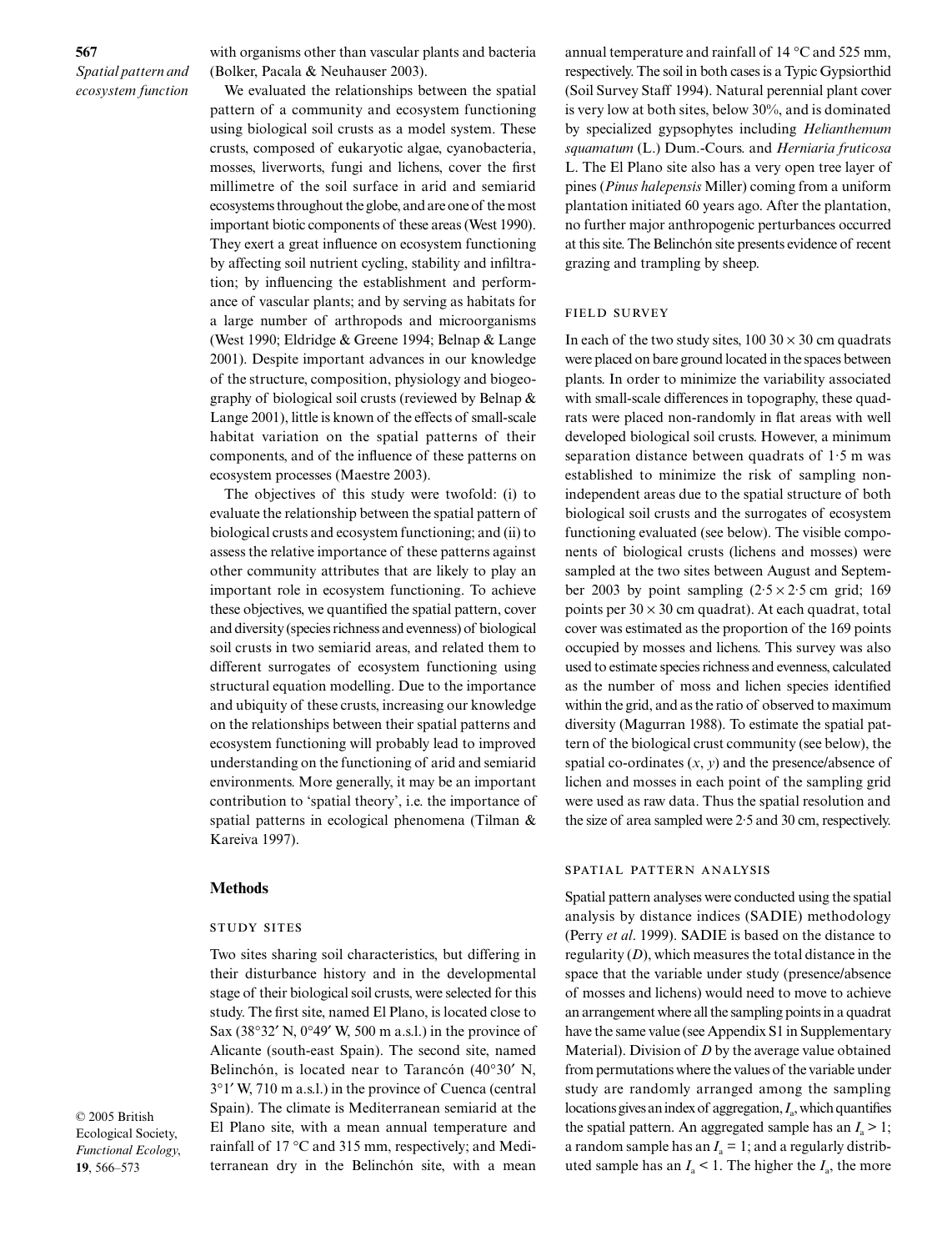

**Fig. 1.** Hypothetical structural model showing the postulated relationships between biological soil crust attributes and the surrogates of ecosystem functioning. The same model was used for all surrogates evaluated (aggregate stability, total nitrogen, total carbon, soil respiration).

spatially aggregated the community under study. SADIE analyses were performed separately for each sampling quadrat using 3081 permutations with the software described by Perry *et al*. (1999) and downloaded from www.iacr.bbsrc.ac.uk/pie/sadie.

## ASSESSMENT OF ECOSYSTEM FUNCTIONING

At both study sites, the following soil variables were measured as surrogates of ecosystem functioning: respiration, total organic carbon and total nitrogen content, bulk density and aggregate stability. These variables act as surrogates of processes such as resistance against erosive forces (aggregate stability), infiltration (bulk density), biological activity and nutrient cycling (respiration, C and N content), which are crucial for the functioning of semiarid ecosystems (Whitford 2002).

Soil sampling was conducted in September 2003, when the soil was dry after a pronounced summer drought. Twelve randomly placed 19.63 cm<sup>2</sup> circular soil cores (5 cm diameter  $\times$  1 cm depth) were sampled in each of the 100 quadrats, bulked and homogenized in the field. Prior to sampling, the first 1 mm of the soil surface was removed with a knife. Samples were air-dried for 2 months in the laboratory and weighed after that period. The samples were then sieved through 2 mm mesh, and the two resulting fractions were weighed. The moisture contents of the air-dried samples were gravimetrically assessed, but samples were dried at temperatures below 50 °C to avoid the loss of water molecules from gypsum, which is a hydrous compound (Porta 1998). Soil respiration rates were determined by NaOH absorption followed by titration with HCl (Froment 1972). Total organic C and total N were determined on finely powdered aliquots of the samples by dry combustion followed by gas chromatography using a CN elemental analyser (EuroEA3000, Eurovector, Milan, Italy) after carbonates of these aliquots were removed with diluted HCl. Aggregate stability was assessed on 0·25–2 mm aggregates by the method of Lax *et al*. (1994).

#### STATISTICAL ANALYSES

© 2005 British Ecological Society, *Functional Ecology*, **19**, 566–573

The relationships between the community attributes and the surrogates of ecosystem functioning were evaluated by using structural equation modelling (SEM). Details of this statistical approach can be found elsewhere (Bollen 1989; Mitchell 1992; Shipley 2000; Iriondo, Albert & Escudero 2003), and only a brief description is given here. In brief, a SEM analysis comprises three main steps: (i) model specification; (ii) parameter estimation; (iii) model testing. Step (i) involves postulating a working model, which represents a hypothesis about essential causal mechanisms among a set of variables as a path diagram. In this diagram, arrows indicate putative causal relationships among the variables. The initial hypothesis used in this study (Fig. 1) predicts that ecosystem functioning depends on both direct and indirect relationships among the community attributes. The relative effect of a variable on another, indicated by an arrow (or path) in the path diagram, is evaluated through standardized path coefficients, which are equivalent to standardized partial regression coefficients. Step (ii) estimates these coefficients by optimally adjusting the observed variance–covariance matrix to the path diagram. As recommended for our sample size  $(n = 100)$ , the maximum likelihood method was used to estimate the standardized path coefficients in our model (see Shipley 2000 for a detailed explanation of how this estimation is conducted). The significance of these coefficients was assessed using multivariate Wald tests (Bentler 1989). Step (iii) tests statistically whether the initial hypothesis fits the data. This is accomplished with a goodness-of-fit (GFI) test that compares the covariance in the observed data with that expected if the working model is true. The test statistic is asymptotically distributed as a  $\chi^2$ . A non-significant value indicates that the pattern of covariance predicted by the hypothesis is not distinguishable from that observed (Iriondo, Albert & Escudero 2003). In this study, the Bentler and Bonett's normed-fit index (NFI) and the GFI were used here as additional measures of the goodness of fit of the working model (Iriondo, Albert & Escudero 2003). SEM analyses were conducted separately for each site and surrogate of ecosystem functioning. Variance inflation factors (Petraitis, Dunham & Niewiarowski 1996) were in all cases <10, suggesting the absence of collinearity (Iriondo, Albert & Escudero 2003). All SEM analyses were performed with the CALIS procedure of sas (SAS Institute, Cary, NC, USA).

#### **Results**

The proportion of the different mosses and lichens forming biological soil crusts differed substantially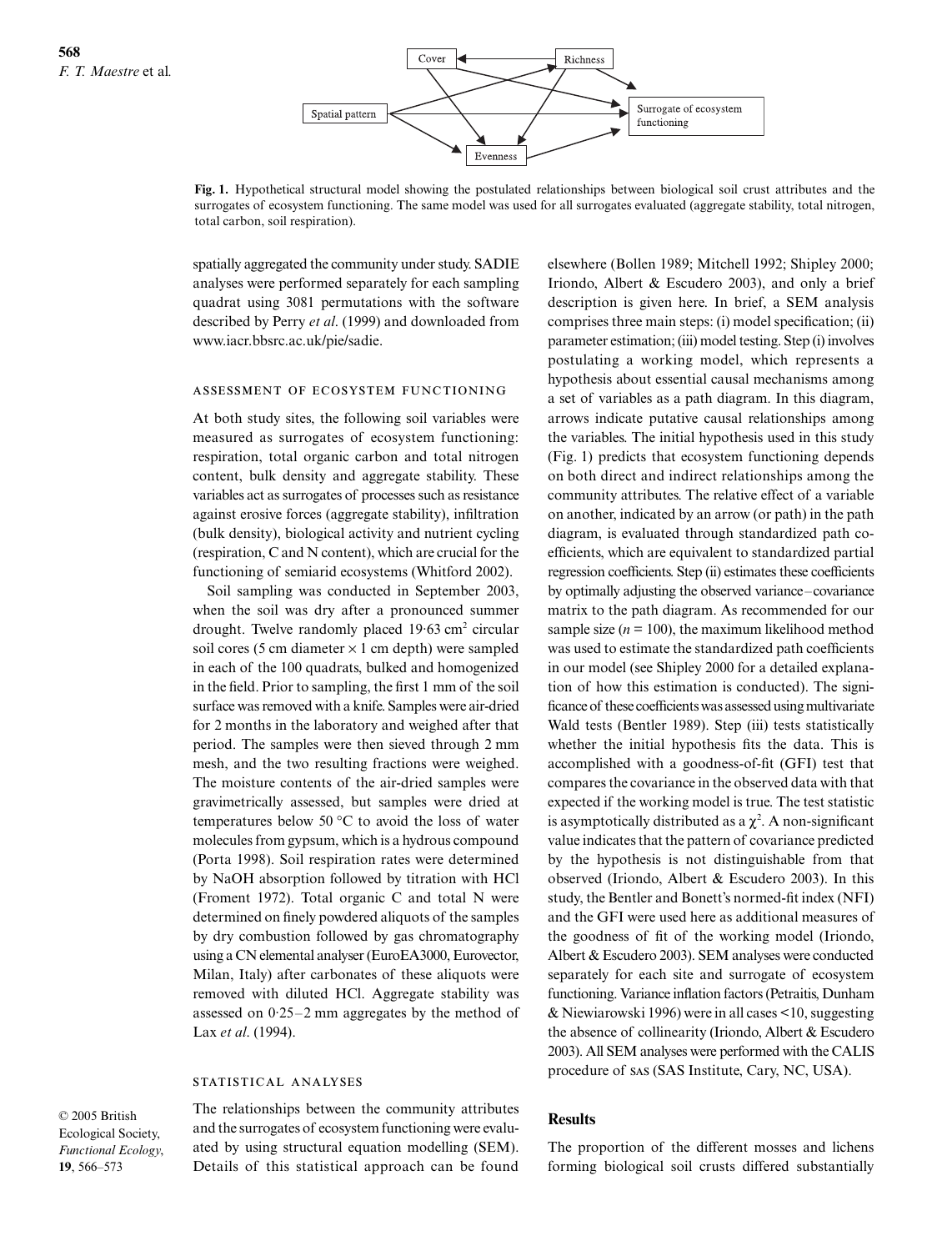Table 1. Summary statistics of biological soil crust attributes and surrogates of ecosystem functioning evaluated

| Variable                                   | Study site        |                   |
|--------------------------------------------|-------------------|-------------------|
|                                            | El Plano          | Belinchón         |
| Cover $(\%$                                | $65.32 \pm 1.78$  | $79.54 \pm 1.14$  |
|                                            | $(9.03 - 94.44)$  | $(39.05 - 98.22)$ |
| Species richness                           | $5.39 \pm 0.13$   | $6.71 \pm 0.15$   |
| (number of moss and lichen species)        | $(2 - 8)$         | $(4-11)$          |
| Species evenness (no units)                | $0.65 \pm 0.01$   | $0.69 \pm 0.01$   |
|                                            | $(0.24 - 0.92)$   | $(0.36 - 0.90)$   |
| Spatial pattern (SADIE's $I_a$ , no units) | $1.40 \pm 0.03$   | $1.64 \pm 0.04$   |
|                                            | $(0.85 - 2.48)$   | $(0.89 - 2.96)$   |
| Bulk density ( $g \text{ cm}^{-3}$ )       | $1.01 \pm 0.01$   | $0.91 \pm 0.01$   |
|                                            | $(0.77 - 1.33)$   | $(0.77 - 1.15)$   |
| Respiration (mg C-CO, $kg^{-1} h^{-1}$ )   | $5.51 \pm 0.24$   | $3.46 \pm 0.11$   |
|                                            | $(1.07 - 16.99)$  | $(1.08 - 6.63)$   |
| Total organic carbon $(\%)$                | $1.83 \pm 0.07$   | $1.38 \pm 0.03$   |
|                                            | $(0.47 - 4.04)$   | $(0.54 - 2.34)$   |
| Total nitrogen (%)                         | $0.14 \pm 0.004$  | $0.15 \pm 0.004$  |
|                                            | $(0.05 - 0.32)$   | $(0.03 - 0.25)$   |
| Aggregate stability $(\%)$                 | $72.28 \pm 0.63$  | $55.92 \pm 1.15$  |
|                                            | $(56.01 - 86.72)$ | $(32.47 - 82.25)$ |

In all cases  $n = 100$ . Data are mean  $\pm$  SE; range in parentheses.

between the study sites (Appendix S2). The cover of mosses was much higher in the El Plano site, as was the cover of N-fixing lichens of the genus *Collema*. Higher values of total cover and species richness, and of SADIE's *I*a, were found in the Belinchón site (Table 1). Important differences were also found in the surrogates of ecosystem functioning measured; excepting total N, all the surrogates of ecosystem functioning evaluated showed higher values in the El Plano site (Table 1).

The hypothetical model created was satisfactorily fitted to our data, as suggested by non-significant  $\chi^2$ values ( $P > 0.39$  in all cases) and by values of NFI and GFI higher than 0·98 and 0·99, respectively (data not shown). However, the relationships between the different biological soil crust attributes and the surrogates of ecosystem functioning differed between the two study sites. In the El Plano site (Fig. 2), species richness was not directly related to any of these surrogates, but indirectly influenced both bulk density and soil respiration via its influence on total cover. Spatial pattern was positively related to respiration, and negatively related to soil bulk density. Total cover had a direct positive and negative relationship with respiration and bulk density, respectively, and an indirect relationship to total organic C and N via its influence on species evenness. The latter was positively related to bulk density, and negatively related to respiration, total organic C and N. The picture obtained at the Belinchón site was quite different (Fig. 3). Spatial pattern and evenness were not significantly related to any of the surrogates of ecosystem functioning evaluated. Species richness was positively related to aggregate stability, and negatively related to soil organic C, total N and respiration. Total cover was positively related

© 2005 British Ecological Society, *Functional Ecology*, **19**, 566–573

to soil respiration, but showed no significant relationships with the other surrogates of ecosystem functioning evaluated.

## **Discussion**

The results obtained in the El Plano site represent, to our knowledge, some of the first empirical evidence for a direct relationship between the spatial pattern of a community and surrogates of ecosystem functioning. Previous modelling studies have shown that spatial pattern may be crucial for ecosystem functioning. Pacala & Deutschman (1995) found that the spatial pattern of trees in hardwood forests affected the ecosystem's ability to fix atmospheric  $CO<sub>2</sub>$ . Simioni, Gignoux & Le Roux (2003) demonstrated that the spatial structure of the tree layer influenced both net primary production and water fluxes in a savanna ecosystem. Guo, Gan & Li (2003) found that changes in the spatial pattern of tree patches led to changes in the ecosystem's capacity to retain water in a forest. A large set of field studies conducted in arid and semiarid areas have also demonstrated that the spatial patterns of vegetation influence ecosystem functioning through the formation of 'resource islands' underneath the canopy of plant patches (Whitford 2002). However, the relative importance of spatial pattern against other co-occurring community attributes as a driver of ecosystem functioning in these ecosystems is largely unknown. Our results add new empirical evidence on the importance of the spatial pattern of a community as a driver of ecosystem functioning. They also suggest that this importance may depend on co-occurring community attributes such as total cover and diversity, and that it can be lower than that of those attributes. The mechanisms underlying the relationships found between the spatial pattern of the biological soil crusts and the surrogates of ecosystem functioning cannot be elucidated from our study, and there is also little available evidence on which to build plausible hypotheses to explain them. Further studies are needed to advance our understanding of such relationships.

We found a positive relationship between total cover and soil respiration at both study sites. As much of the C fixed by biological crust organisms is released into the soil (Lewin 1956), augmenting the cover of biological crusts would increase this release and stimulate microbial activity, which is often C-limited in arid and semiarid environments (Gallardo & Schlesinger 1992). However, cover was not related to total soil organic C content in any of the study sites, and only negative relationships between soil respiration and both species richness and evenness were found. These results suggest that species-specific effects on soil organic C content and quality and on microbial populations, rather than total C inputs, could be driving soil respiration in the ecosystem studied. At larger spatial scales than those studied here, it has been shown that shifts in the composition and relative abundance of biological crust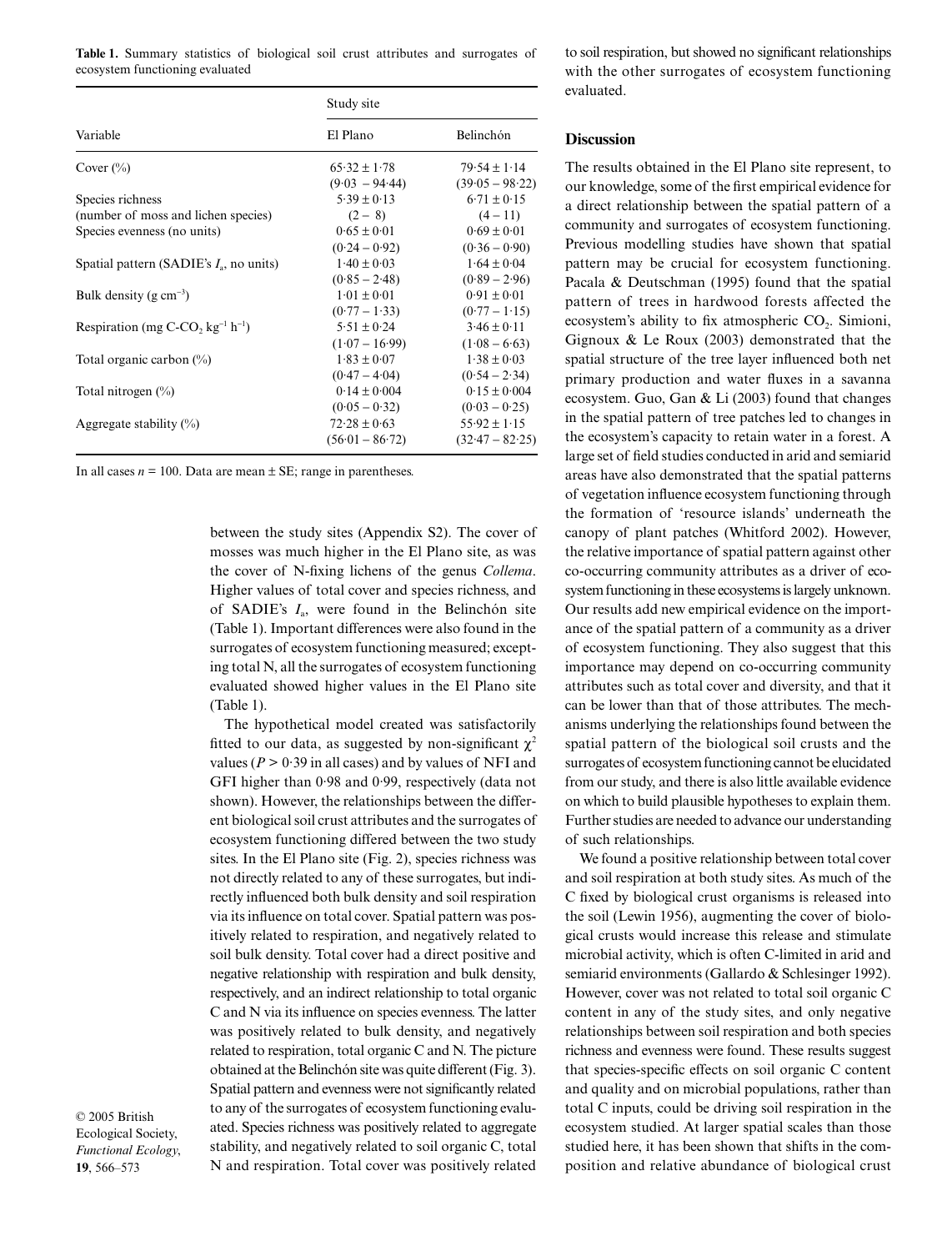

**Fig. 2.** Results of structural equation modelling for data obtained from the El Plano site. (a) Bulk density; (b) respiration; (c) aggregate stability; (d) total organic carbon; (e) total nitrogen. Only significant paths are shown. The breadth of the arrow is proportional to the standardized path coefficient, which is indicated by the corresponding number.

components such as mosses and lichens lead to substantial changes in soil respiration rates within a given ecosystem (Zaady *et al*. 2000).

Species richness and evenness were directly and negatively related to total N content at the Belinchón and El Plano sites, respectively. These relationships suggest that differences in the composition of mosses and lichens are in some way driving N inputs into the studied system. The cover of the N-fixing lichen *Collema crispum* was not related to N content in any of the sites (data not shown), however, suggesting that N fixation by this species may not be the main input source of N in the system. We speculate that other biological crust constituents that are able to fix N, such as free-living bacteria and cyanobacteria, are the main N inputs in the study system (Zaady *et al*. 1998). Cyanobacteria and free-living bacteria commonly grow epiphytically

© 2005 British Ecological Society, *Functional Ecology*, **19**, 566–573

on soil mosses and lichens (Belnap & Lange 2001), and their abundance and activity patterns are often linked to particular moss and lichen species (Redfield *et al*. 2002; Hu *et al*. 2003). If this is happening in our study sites, changes in moss and lichen richness and evenness could influence N inputs into the soil.

The lack of a significant relationship between total cover and soil aggregate stability was unexpected because the anchoring structures of mosses and lichens appear likely to contribute to the internal structure and stability of the upper centimetre of soil (Belnap & Lange 2001). However, in the carbonate-rich soils of our study areas, soil particles were perhaps aggregated instead by carbonate concretions (Kemper & Rosenau 1986). Additionally, unmeasured variation in filamentous cyanobacteria, which are likely to be ubiquitous in our study sites (Belnap & Lange 2001), may also have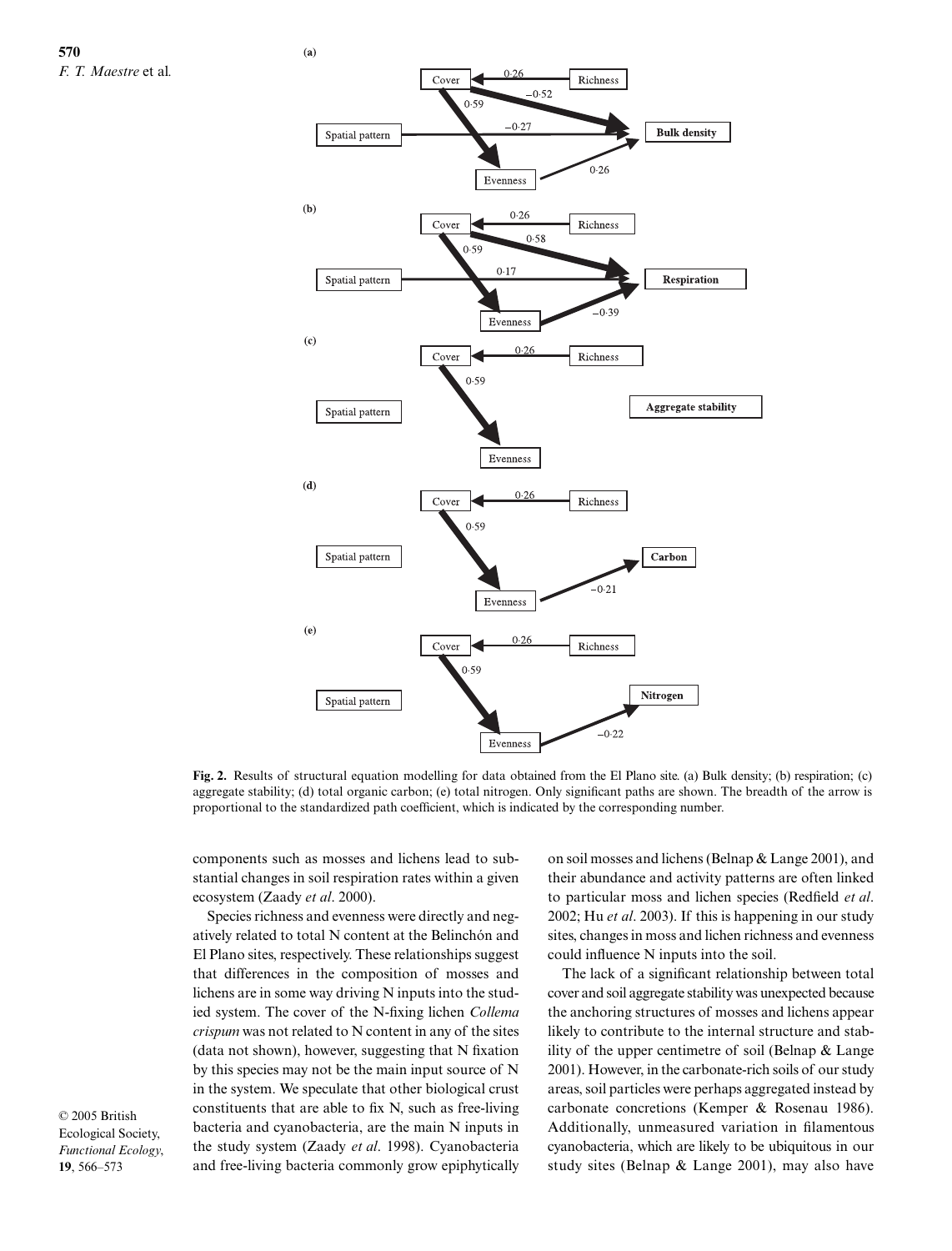



**Fig. 3.** Results of structural equation modelling for data obtained from the Belinchón site. (a) Bulk density; (b) respiration; (c) aggregate stability; (d) total organic carbon; (e) total nitrogen. Only significant paths are shown. The breadth of the arrow is proportional to the standardized path coefficient, which is indicated by the corresponding number.

influenced soil stability (Belnap & Lange 2001). We speculate that the positive relationship between species richness and aggregate stability found at the Belinchón site may have been caused by shifts in the abundance and activity of cyanobacteria associated with mosses and lichens (Redfield *et al*. 2002; Hu *et al*. 2003).

Our observational approach has limitations. We can only postulate that the variation in the surrogates of ecosystem functioning measured was caused by biological soil crust attributes. We did, however, attempt to eliminate the potential, confounding influence of spatial heterogeneity in the distribution of soil properties (Rubio & Escudero 2000) by selecting our sampling quadrats in a non-random way, and by measuring a large number of them. Additionally, we sampled only the first centimetre of the soil surface, where soil

processes are strongly influenced by biological crusts (Whitford 1996). It is also possible that the spatial patterns of microorganisms such as bacteria and fungi may have caused our results. However, these patterns are controlled by variables including soil moisture, temperature and organic matter content (Parkin 1987; Ronn *et al*. 1996; Nunan *et al*. 2002), all of which are strongly influenced by the composition and abundance of biological soil crusts (Whitford 1996; Belnap & Lange 2001).

Eventually, observations should be reinforced by experimental studies, although manipulating biological soil crusts in the field would require considerable time and effort. Nevertheless, and despite its limitations, our study has presented empirical evidence that the spatial pattern of a biological soil crust community

© 2005 British Ecological Society, *Functional Ecology*, **19**, 566–573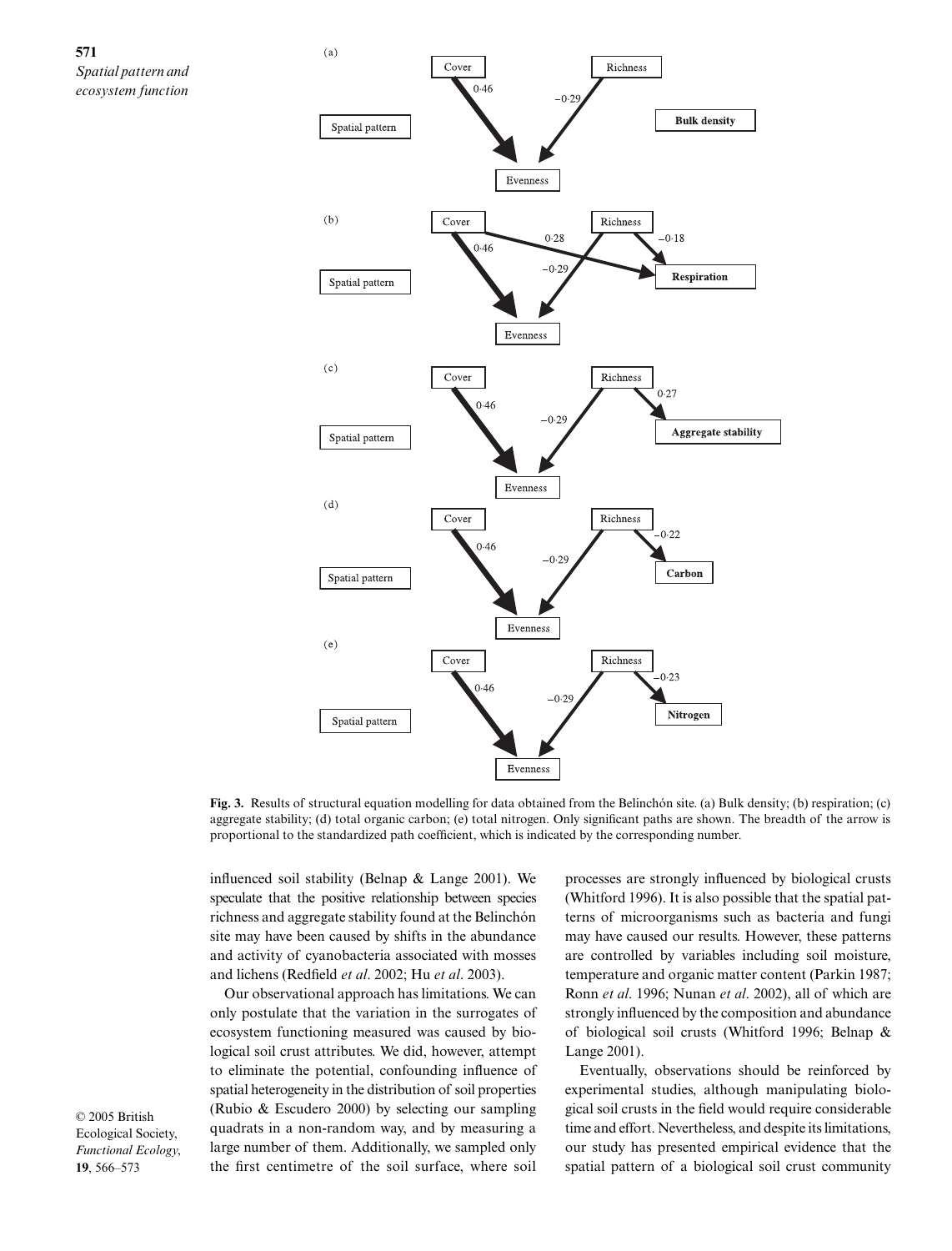may influence ecosystem functioning at small spatial scales, and provides valuable insights about its relative importance against other co-occurring community attributes.

# **Acknowledgements**

We thank Pilar Bernal and Rafael Clemente (CEBAS-CSIC) for help in carbon and nitrogen analysis, and James Cresswell and two anonymous reviewers for improving this manuscript with their useful comments. All the SADIE analyses were performed while F.T.M. stayed at Rothamsted Research. We thank Joe N. Perry for hosting him during this visit, and the Royal Society for funding it under its International Exchanges program. We also thank Joe Perry for kindly allowing us to include material from his tutorial in Appendix S1. F.T.M. was supported by a Fulbright fellowship from the Spanish Ministry of Education and Science. A.E. and A.R. were supported by the MEC projects REN 2003-03366 and REN 2000-0254-P4-03, respectively. This research was supported by the Community of Madrid project GR/AMB/0932/2004.

# **Supplementary material**

The following supplementary material is available for this article online:

**Appendix S1.** Description of the calculation of SADIE's index of aggregation  $(I_a)$ .

**Fig. S1.** Graphical representation of how SADIE estimates the distance to regularity (*D*) in an hypothetical example.

**Appendix S2.** Frequency (proportion of quadrats where the species is present) and cover (mean  $\pm$  SD,  $n = 100$ ) of sampled lichen and moss species at the two study sites.

# **References**

- Belnap, J. & Lange, O.L., eds (2001) *Biological Soil Crusts: Structure, Function, and Management*. Springer, Berlin.
- Bentler, P.M. (1989) *EQS Structural Equations Program Manual*. BMDP Statistical Software, Los Angeles, CA, USA.
- Bergelson, J. (1990) Life after death: site pre-emption by the remains of *Poa annua*. *Ecology* **71**, 2157–2165.
- Bolker, B.M., Pacala, S.W. & Neuhauser, C. (2003) Spatial dynamics in model plant communities: what do we really know? *American Naturalist* **162**, 135–148.
- Bollen, K.A. (1989) *Structural Equation Models with Latent Variables*. Wiley, New York, USA.
- Dale, M.R.T. (1999) *Spatial Pattern Analysis in Plant Ecology*. Cambridge University Press, Cambridge, UK.
- Eldridge, D.J. & Greene, R.S.B. (1994) Microbiotic soil crusts: a review of their roles in soil and ecological processes in the rangelands of Australia. *Australian Journal of Soil Research* **32**, 389–415.

Ecological Society, *Functional Ecology*, **19**, 566–573

© 2005 British

Froment, A. (1972) Soil respiration in a mixed oak forest. *Oikos* **23**, 273–277.

- Gallardo, A. & Schlesinger, W.H. (1992) Carbon and nitrogen limitations of soil microbial biomass in desert ecosystems. *Biogeochemistry* **18**, 1–17.
- Grime, J.P. (2001) *Plant Strategies, Vegetation Processes, and Ecosystem Properties*. Wiley, Chichester, UK.
- Guo, Z., Gan, Y. & Li, Y. (2003) Spatial pattern of ecosystem function and ecosystem conservation. *Environmental Management* **32**, 682–692.
- Hu, C., Zhang, D., Huang, Z. & Liu, Y. (2003) The vertical microdistribution of cyanobacteria and green algae within desert crusts and the development of the algal crusts. *Plant and Soil* **257**, 97–111.
- Iriondo, J.M., Albert, M.J. & Escudero, A. (2003) Structural equation modelling: an alternative for assessing causal relationships in threatened plant populations. *Biological Conservation* **113**, 367–378.
- Jones, C.G. & Lawton, J.H., eds (1995) *Linking Species and Ecosystems*. Chapman & Hall, New York, USA.
- Kemper, W.D. & Rosenau, R.C. (1986) Aggregate stability and size distribution. *Methods of Soil Analysis*. *Part I* (ed. A. Klute), pp. 425–442. American Society of Agronomy, Madison, WI, USA.
- Lax, A., Díaz, E., Castillo, V. & Albadalejo, J. (1994) Reclamation of physical and chemical properties of a salinized soil by organic amendment. *Arid Soil Research and Rehabilitation* **8**, 9–17.
- Lewin, R.A. (1956) Extracellular polysaccharides of green algae. *Canadian Journal of Microbiology* **2**, 665–673.
- Loreau, M., Naeem, S. & Inchausti, P., eds (2002) *Biodiversity and Ecosystem Functioning: Synthesis and Perspectives*. Oxford University Press, Oxford, UK.
- Maestre, F.T. (2003) Small-scale spatial patterns of two soil lichens in semi-arid Mediterranean steppe. *Lichenologist* **35**, 71–81.
- Magurran, A.E. (1988) *Ecological Diversity and its Measurement*. Princeton University Press, Princeton, NJ, USA.
- Mitchell, R.J. (1992) Testing evolutionary and ecological hypotheses using path analysis and structural equation modelling. *Functional Ecology* **6**, 123–129.
- Nunan, N., Wu, K.J., Young, I.M., Crawford, J.W. & Ritz, K. (2002) *In situ* spatial patterns of soil bacterial populations, mapped at multiple scales, in an arable soil. *Microbial Ecology* **44**, 296–305.
- Pacala, S.W. & Deutschman, D.H. (1995) Details that matter: the spatial distribution of individual trees maintains forest ecosystem function. *Oikos* **74**, 357–365.
- Parkin, T.B. (1987) Soil microsites as a source of denitrification variability. *Soil Science Society of America Journal* **51**, 1194–1199.
- Perry, J.N. (1995) Spatial analysis by distance index. *Journal of Animal Ecology* **64**, 303–314.
- Perry, J.N., Winder, L., Holland, J.M. & Alston, R.D. (1999) Red–blue plots for detecting clusters in count data. *Ecology Letters* **2**, 106–113.
- Petraitis, P.S., Dunham, A.E. & Niewiarowski, P.H. (1996) Inferring multiple causality: the limitations of path analysis. *Functional Ecology* **10**, 421–431.
- Pimm, S.L. (1984) The complexity and stability of ecosystems. *Nature* **307**, 321–326.
- Porta, J. (1998) Methodologies for the analysis and characterization of gypsum in soils: a review. *Geoderma* **87**, 31– 46.
- Redfield, E., Barns, S.M., Belnap, J., Daane, L.L. & Kuske, C.R. (2002) Comparative diversity and composition of cyanobacteria in three predominant soil crusts of the Colorado Plateau. *FEMS Microbiology Ecology* **40**, 55–63.
- Ronn, R., Griffiths, B.S., Ekelund, F. & Christensen, S. (1996) Spatial distribution and successional pattern of microbial activity and micro-faunal populations on decomposing barley roots. *Journal of Applied Ecology* **33**, 662–672.